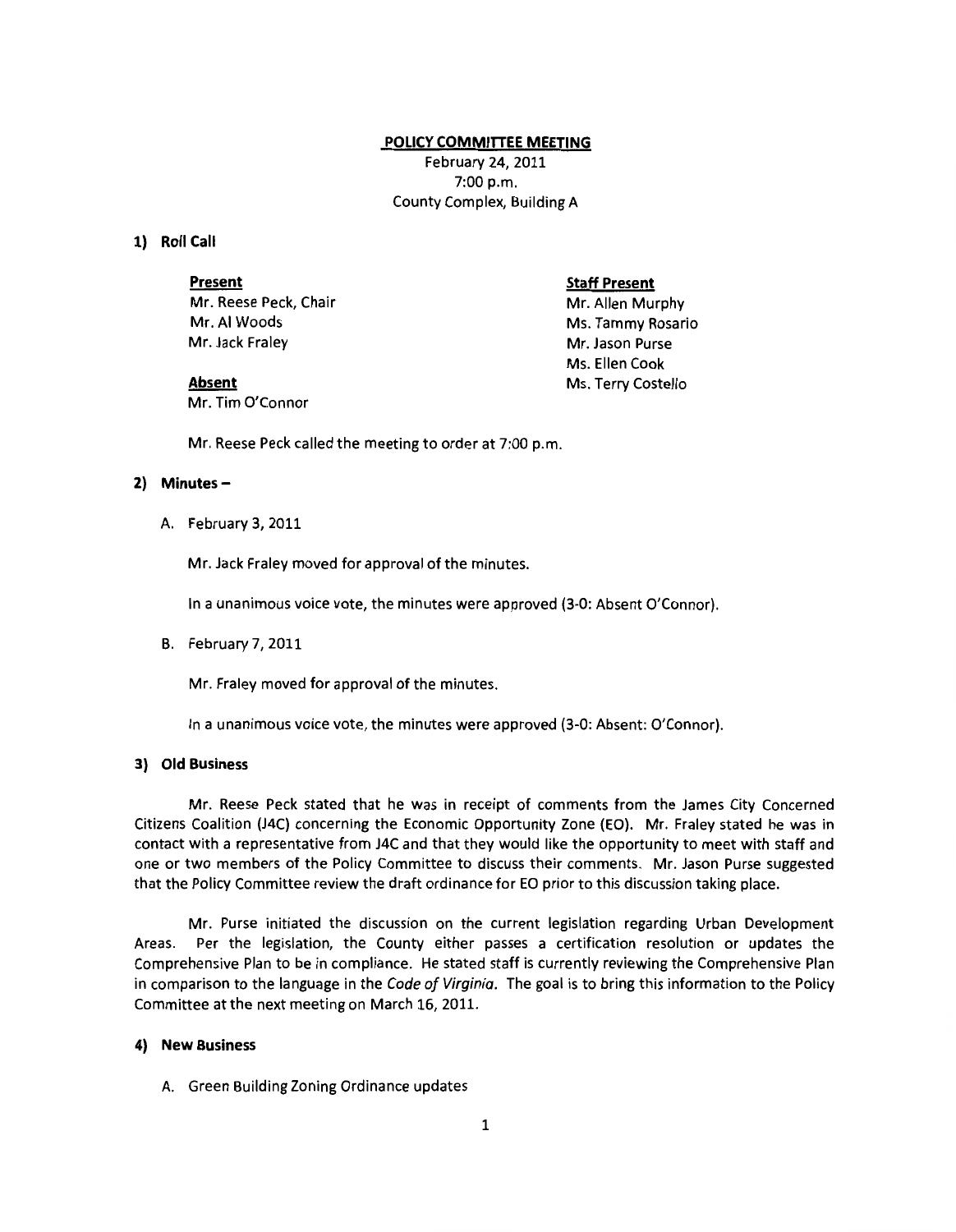Ms. Ellen Cook started the discussion on green building ordinance updates by mentioning some of the programs that are available. Staff's recommendation was to utilize the LEED and Earthcraft certifications that are available, with provisions of equivalent programs as the industry developed.

Mr. Fraley wanted to emphasize the use of equivalent programs, especially as the industry changes.

Mr. AI Woods asked how difficult it would be for staff to remain aware of new programs that may be utilized in the industry. He also asked who would determine if the programs are equivalent.

Ms. Cook answered that staff could be a part of the decision making along with the stakeholder group whose recommendations were a part of this discussion. The developer could also provide information if there is an equivalent program that staff may not be familiar with. Ms. Cook also mentioned that the policy would be that staff would periodically review programs that were available.

Mr. Woods asked how it would be defined so that applicants would have some predictability when submitting applications.

Ms. Cook stated that it could be included in the policy that the program's equivalent would be determined by the Planning Director or list programs that the Planning Director could consider.

Mr. Richard Costello, of AES Consulting Engineers, stated that a determination by the Planning Director would be acceptable. There are programs developed on a constant basis, especially for single family dwellings.

Ms. Cook started the discussion on whether actual certification should be obtained, or whether points on a checklist should be used. Some localities use the check list but they have dedicated staff to accomplish this. Staff recommends actual certification be required given current resources. The Policy Committee agreed.

Ms. Cook stated that staff agreed with the Green Building Roundtable Report recommending a Board policy which states that buildings over 10,000 square feet with are rezoned or need a Special Use Permit achieve Green Building Certification at the basic certified level. For residential development, staff had a preliminary recommendation of expecting a basic certified level for 35% of homes in a major subdivision. Staff also recommended reviewing the ordinance to offer incentives for higher levels of certification and/or offer incentives for those developments outside the thresholds. Staff also recommended providing recognition to those who have achieved these certifications.

Mr. Fraley questioned how much this certification would increase the cost of developing.

Mr. Costello stated that developers are building according to Earthcraft certification. He stated that much of the certification is energy related and that is what people are buying. Buyers want this type of dwelling. He suggested 100% of homes when requiring it for major subdivisions. He suggested leaving some flexibility for other programs other than those stated in the ordinance. Mr. Costello stated that for commercial, certification can be very expensive.

Mr. Peck suggested staff contacting the Peninsula Homebuilders Association and getting some information on the increased cost of these certifications on construction.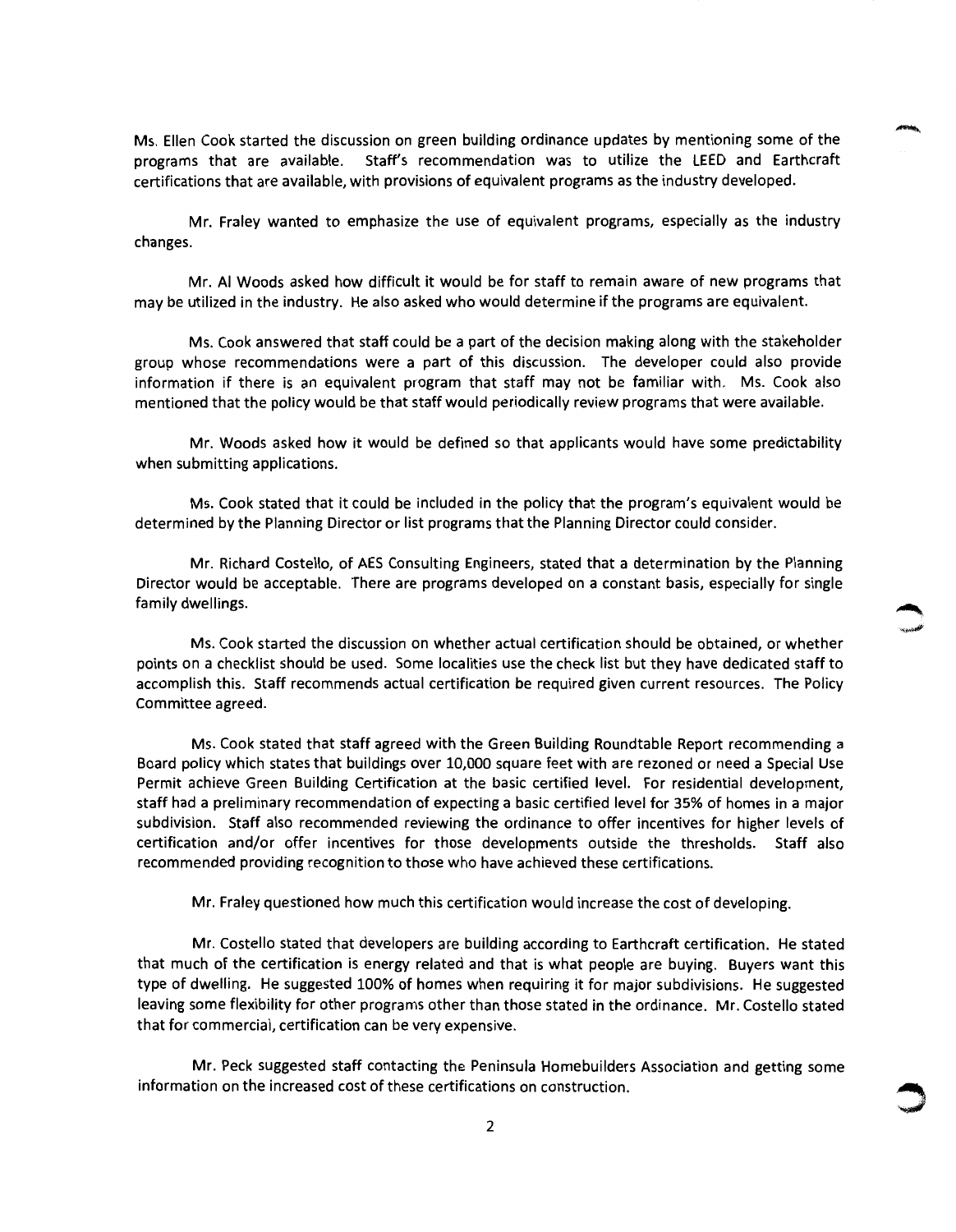Ms. Cook next spoke about enforcement of these regulations. Staff recommended some language in the policy so that it is clear to developers. She asked for suggestions on enforcement mechanisms. She stated that the builder would obtain third party certification so that it was not the County's responsibility to police that aspect, but that there needed to be provisions in place to make sure certification was followed through on. She explained one locality had what was effectively a bonding process and that this might be an option.

Mr. Costello suggested requiring initial submission of the project checklist when a building permit is issued, rather than at the site or subdivision plan level.

Ms. Cook stated that she had been looking into having an initial version of the checklist at the site plan / subdivision plan review level due to the fact that there are checklist point opportunities, such as tree preservation, that would be best addressed up-front during the site design.

Mr. Fraley cautioned about overuse of incentives. He asked whether the County should offer incentives for higher levels of certifications in terms of the benefits that would be obtained.

Ms. Cook answered that the benefit would be a higher program standard.

Mr. Woods asked how it was determined that the 10,000 square feet be used as a threshold.

Ms. Cook answered that it was the recommendation of the Green Building Roundtable.

Ms. Cook discussed the last item in the memo, which was the possibility of looking at an expectation of energy star certification for those developments that would not trigger third-party certification requirements. Energy would one of the multiple components of what Green Building encompasses.

The Committee agreed that this would be a good area to research and review.

B. Mixed Use Districts Zoning Ordinance Updates

Mr. Jason Purse initiated the discussion on the R-4, Residential Planned Community District, and PUD, Planned Unit Development. These areas along with the Mixed Use designation have been viewed by the community as those districts that allow multiple uses but do not provide the same predictability as other districts. Mr. Purse stated that all these districts have Comprehensive Plan designations, with the Mixed Use designation having specific uses depending on the location in the County. All of the descriptions have some uses that are categorized as primary and secondary uses. One of the requirements for these districts is to create a master plan, where the land use designations are listed in the specific areas. There is some flexibility with this. Once the master plan is approved that will dictate what kind of development will occur on site.

Mr. Peck raised his concerns about linking the Comprehensive Plan to the Zoning Ordinance. He expressed his ideas about having the descriptions in the ordinance.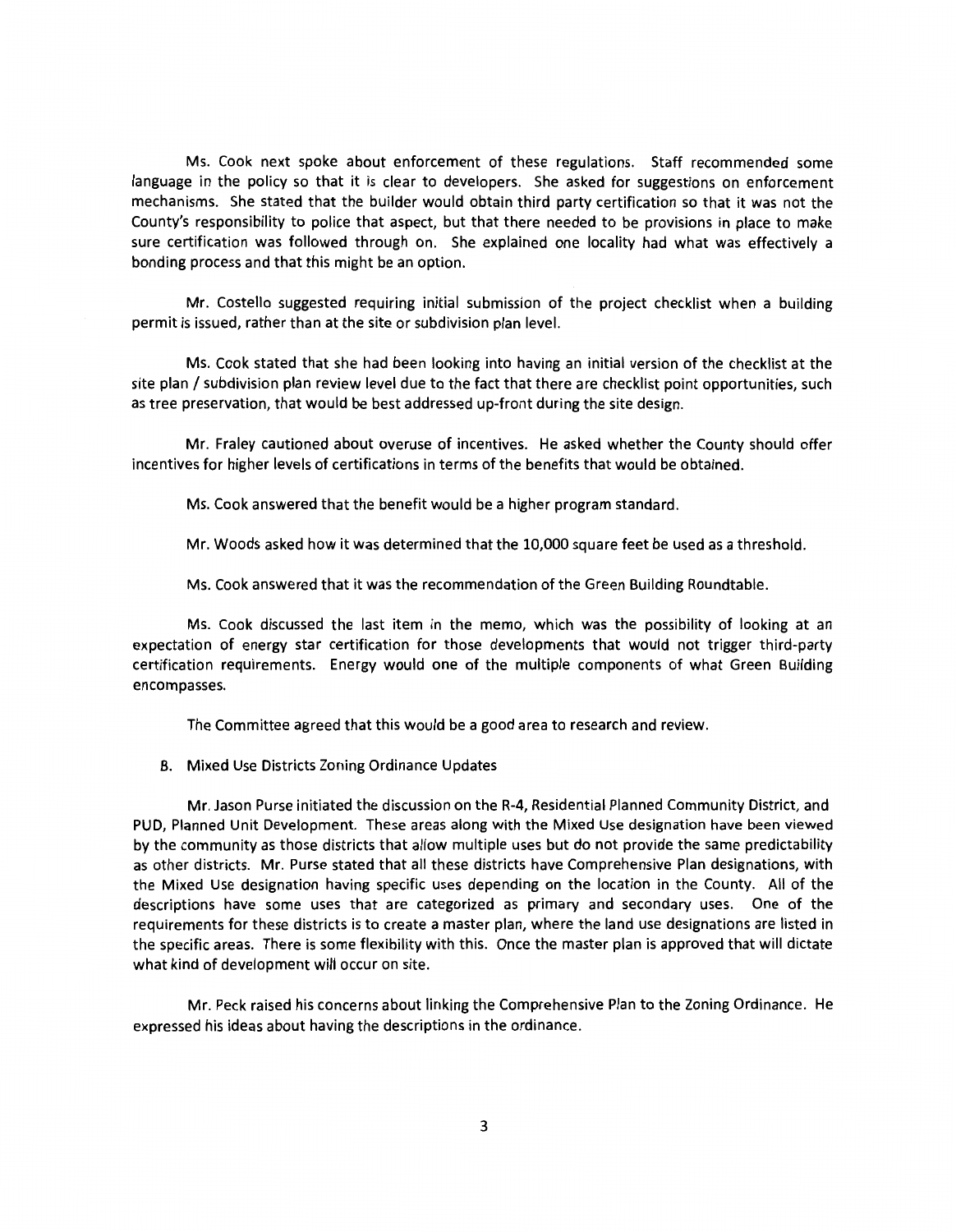Mr. Fraley would like to see the mixed use areas listed in the ordinance. Performance and developments standards are needed. He would also include building design standards and sidewalk standards. The ordinance does need some flexibility to control some of the mix.

Mr. Purse stressed the importance of getting an adequate mix of uses. He solicited ideas on how specific the Committee would like to be on the uses.

Mr. Fraley suggested linking those areas to the ordinance.

Mr. Murphy stated that the issue with that is there would have to be at least thirteen different descriptions for mixed use alone.

Mr. Peck stated that if these are governing rules then they need to be in the ordinance not the Comprehensive Plan.

Mr. Costello commented that the County should have recommendations or a plan for those areas but to lock it down would not be advantageous to the development community.

Mr. Murphy stated that he felt there could be better descriptions of these thirteen districts in the Comprehensive Plan. This would allow some flexibility and allow for some discretion.

Mr. Fraley agreed that this may be the preferable option in that it provides needed flexibility.

Mr. Costello stated that recent legislation will set some limits that the County does not have currently.

Mr. Purse suggested having design and performance standards in the ordinance so as to be more predictable and to give the development community ideas of what is desired in those areas.

Mr. Purse stated that during discussions concerning a continued care retirement case, it was suggested to strength some of the language in the R-4 designation. It was determined that some language was unclear as to ownership or control of a master plan. Staff obtained an interpretation from the Zoning Administer and County Attorney's office. It was determined the developer or the owner would control the master plan.

Mr. Purse then went through items that came up through the Sustainability Audit.

Mr. Fraley questioned requirements versus incentives.

Mr. Peck believes that incentives should always be used.

Mr. Purse mentioned that one of the things to consider is that not all of the bonuses provide the same benefit. Categories would need to be determined.

Mr. Fraley does not prefer performance based codes or form based codes.

There was a discussion on areas that are mixed use which could include some industrialized areas. Mr. Woods asked what light manufacturing might consist of.